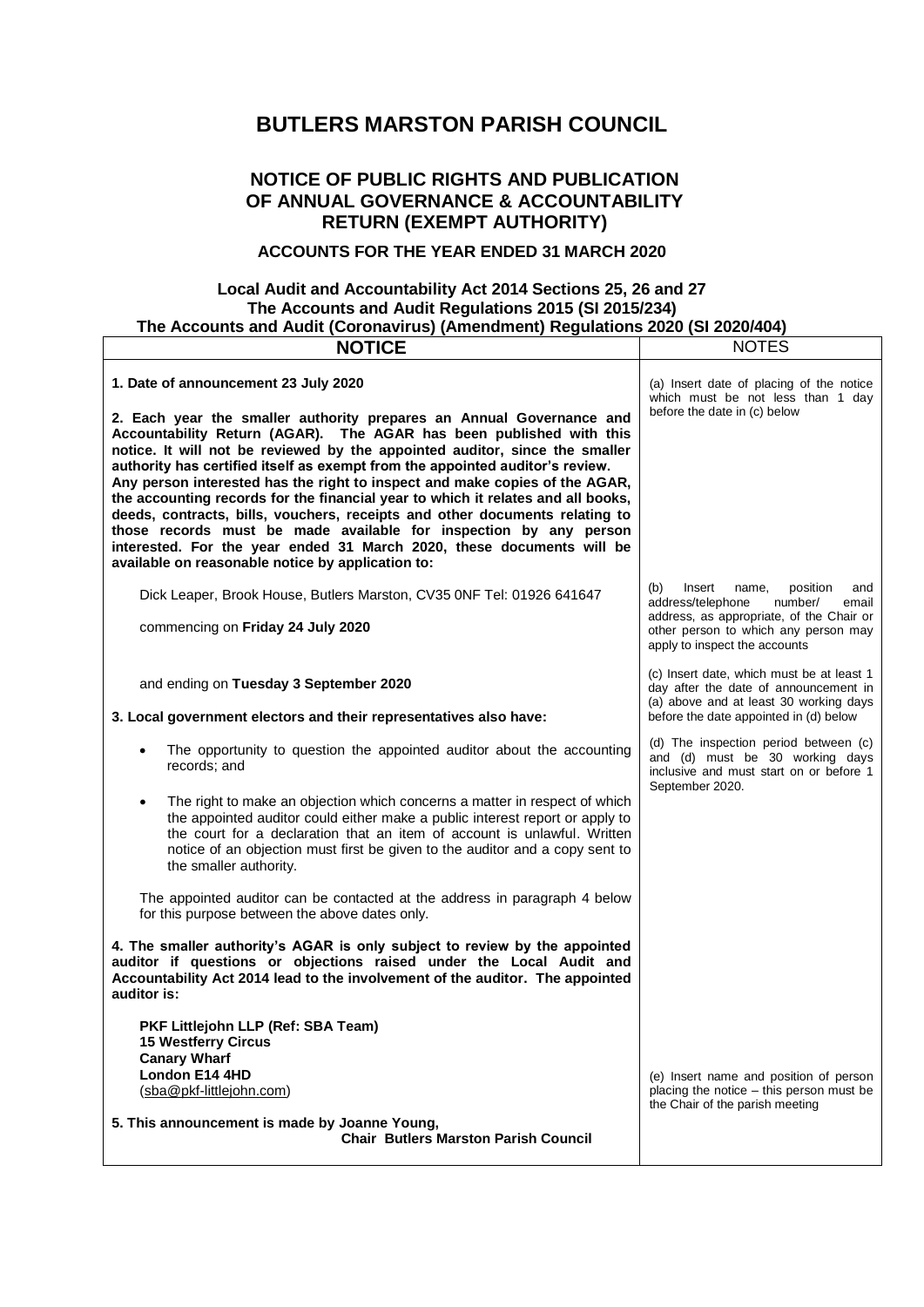#### **LOCAL AUTHORITY ACCOUNTS: A SUMMARY OF YOUR RIGHTS**

#### **Please note that this summary applies to all relevant smaller authorities, including parish meetings where there is no parish council.**

#### **The basic position**

The [Local Audit and Accountability](http://www.legislation.gov.uk/ukpga/2014/2/contents) Act 2014 (the Act) governs the work of auditors appointed to smaller authorities. This summary explains the provisions contained in Sections 26 and 27 of the Act. The Act, the [Accounts and Audit Regulations 2015](http://www.legislation.gov.uk/uksi/2015/234/contents/made) and the [Accounts and Audit \(Coronavirus\)](http://www.legislation.gov.uk/uksi/2020/404/contents/made)  [\(Amendment\) Regulations 2020](http://www.legislation.gov.uk/uksi/2020/404/contents/made) also cover the duties, responsibilities and rights of smaller authorities, other organisations and the public concerning the accounts being audited.

As a local elector, or an interested person, you have certain legal rights in respect of the accounting records of smaller authorities. As an interested person you can inspect accounting records and related documents. If you are a local government elector for the area to which the accounts relate you can also ask questions about the accounts and object to them. You do not have to pay directly for exercising your rights. However, any resulting costs incurred by the smaller authority form part of its running costs. Therefore, indirectly, local residents pay for the cost of you exercising your rights through their council tax.

#### **The right to inspect the accounting records**

Any interested person can inspect the accounting records, which includes but is not limited to local electors. You can inspect the accounting records for the financial year to which the audit relates and all books, deeds, contracts, bills, vouchers, receipts and other documents relating to those records. You can copy all, or part, of these records or documents. Your inspection must be about the accounts, or relate to an item in the accounts. You cannot, for example, inspect or copy documents unrelated to the accounts, or that include personal information (Section 26  $(6)$  –  $(10)$  of the Act explains what is meant by personal information). You cannot inspect information which is protected by commercial confidentiality. This is information which would prejudice commercial confidentiality if it was released to the public and there is not, set against this, a very strong reason in the public interest why it should nevertheless be disclosed.

When smaller authorities have finished preparing accounts for the financial year and approved them, they must publish them (including on a website). There must be a 30 working day period, called the 'period for the exercise of public rights', during which you can exercise your statutory right to inspect the accounting records. Smaller authorities must tell the public, including advertising this on their website, that the accounting records and related documents are available to inspect. By arrangement you will then have 30 working days to inspect and make copies of the accounting records. You may have to pay a copying charge. **Legislative changes have been made as a result of the restrictions imposed by the Coronavirus for the 2019/20 reporting year which mean that there is no requirement for a common period for public rights. The period for the exercise of public rights must however commence on or before 1 September 2020.** The advertisement must set out the dates of the period for the exercise of public rights, how you can communicate to the smaller authority that you wish to inspect the accounting records and related documents, the name and address of the auditor, and the relevant legislation that governs the inspection of accounts and objections.

#### **The right to ask the auditor questions about the accounting records**

**You should first ask your smaller authority** about the accounting records, since they hold all the details. If you are a local elector, your right to ask questions of the external auditor is enshrined in law. However, while the auditor will answer your questions where possible, they are not always obliged to do so. For example, the question might be better answered by another organisation, require investigation beyond the auditor's remit, or involve disproportionate cost (which is borne by the local taxpayer). Give your smaller authority the opportunity first to explain anything in the accounting records that you are unsure about. If you are not satisfied with their explanation, you can question the external auditor about the accounting records.